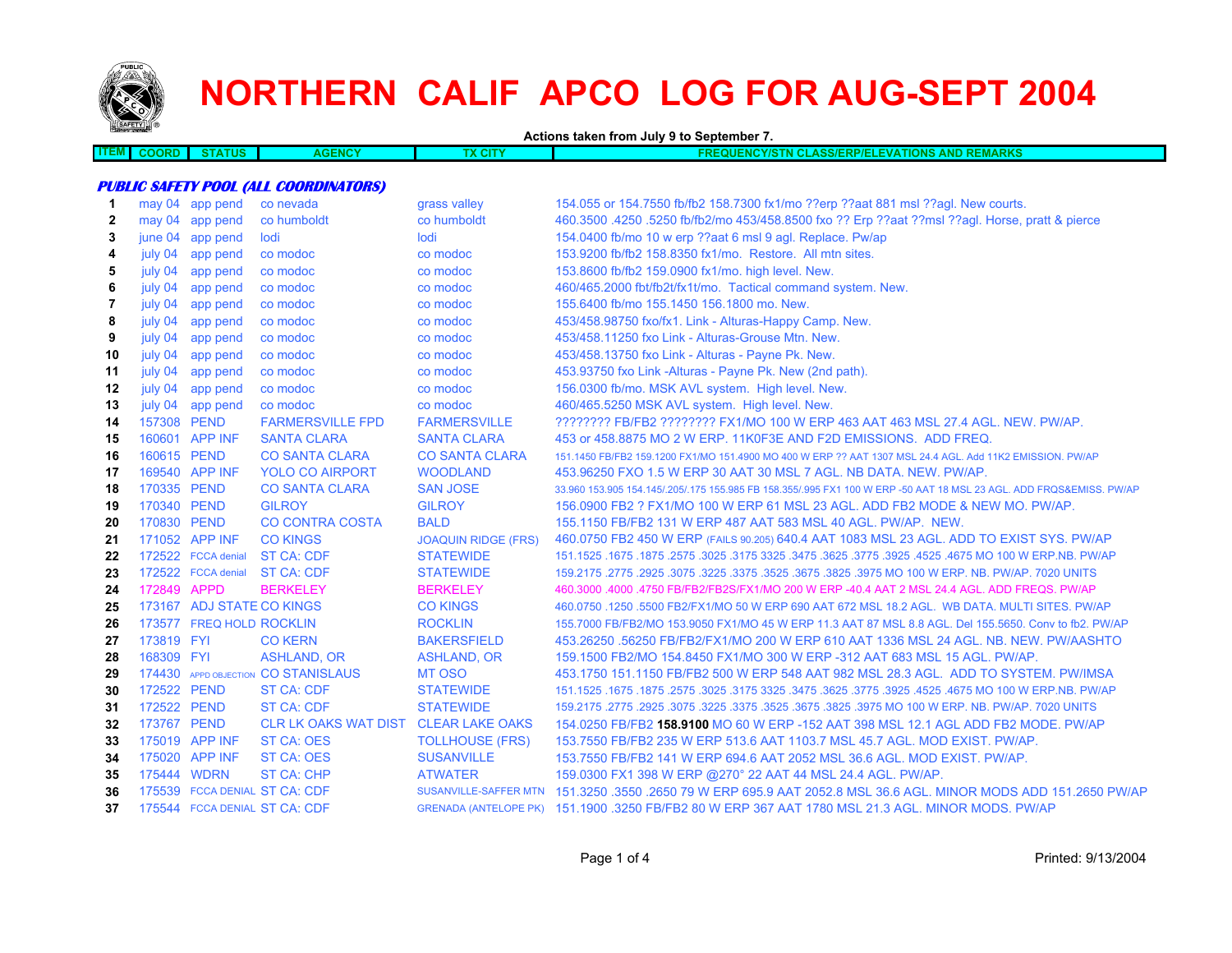| 38 |             |                | 174518 OFFICE HOLD JACKSON RANCHERIA | <b>JACKSON</b>            | 451.1750 .2750 452.2500 .4750 .6750 .9750 461.2500 .5750 FB/MO 177 W ERP 163 AAT 486 MSL 27 AGL. PW/AP |
|----|-------------|----------------|--------------------------------------|---------------------------|--------------------------------------------------------------------------------------------------------|
| 39 |             |                | 175615 FCCA DENIAL ST CA: CDF        | <b>SUSANVILLE</b>         | 151.2500 .2800 FB 159.3000 ,3300 .4050 FX1 238 W ERP -146.3 AAT 1387.4 MSL 24.4 AGL. MINOR MODS. PW/AP |
| 40 | 176014 APPD |                | <b>CO PLACER</b>                     | <b>CO PLACER</b>          | 460/465.53750 MO 5 W ERP NB, 2459 & 2474 MO 2 W ERP. Bomb robot, PW/AP                                 |
| 41 | 176330 APPD |                | <b>ST CA: OES</b>                    | <b>WOODLAND</b>           | 159.1350 .1950 FX1 100 W ERP 53.9 AAT 21 MSL 54.9 AGL, MINOR MODS, DEL 33.66 .98 PW/AP                 |
| 42 | 176331 APPD |                | <b>ST CA: OES</b>                    | <b>STATEWIDE</b>          | 154.9200 155.4750 FB2T 110 W ERP. PW/AP                                                                |
| 43 | 176404 PEND |                | <b>CO PLACER</b>                     | LK TAHOE AREA             | 151.0400 151.1150 FB/FB2 155.9100 156.2100 MO 250 W ERP 227 AAT 2283 MSL 27 AGL. YP/AP                 |
| 44 | 176409 PEND |                | <b>SANTA ROSA</b>                    | <b>SANTA ROSA</b>         | 460/465.0875 6 W ERP -54.9 AAT 24.9 MSL 7 AGL. NEW. PW/AP. IRRIGATION SYS.                             |
| 45 |             | 176415 APP INF | <b>ST CA: CDF</b>                    | PINE GROVE (ZION)         | 151.4300 FB/FB2 135 W ERP 304 AAT                                                                      |
| 46 | 176419 APPD |                | ST CA: OES                           | <b>OROVILLE (BLOOMER)</b> | 153.7550 FB/FB2 204 W ERP 518.2 AAT 914.4 MSL 54.9 AGL. MINOR MODS. PW/AP                              |
| 47 | 176421 APPD |                | <b>ST CA: DWR</b>                    | <b>OROVILLE (BLOOMER)</b> | 151.2350 FB/FB2 135 W ERP 518.2 AAT 914.4 MSL 54.9 AGL. MINOR MODS. PW/AP                              |
| 48 | 176423 APPD |                | ST CA: DOJ                           | <b>OROVILLE (BLOOMER)</b> | 154.6800 FB/FB2 135 W ERP 518.2 AAT 914.4 MSL 54.9 AGL. MINOR MODS. PW/AP                              |
| 49 | 176435 APPD |                | <b>RED BLUFF</b>                     | <b>RED BLUFF</b>          | 155.8200 FB/FB2 158.9550 MO 110 W ERP -15.8 AAT 91 MSL ?? AGL. PW/AASHTO                               |
| 50 | 176516 PEND |                | <b>ST CA: CDF</b>                    |                           | PINE GROVE (AMA) ZION 151.1900 151.2650 FB/FB2 170 W ERP 304 AAT 902.2 MSL 43.3 AGL. PW/AP             |
| 51 | 176522 APPD |                | <b>ST CA: OES</b>                    | <b>OAKLAND</b>            | 153.7550 FB 154.9800 FX1 100 W ERP - 2.7 AAT 9.1 MSL 73.8 AGL, MINOR MODS, PW/AP                       |
| 52 |             | 176523 APP INF | ST CA: OES                           | <b>VISALIA</b>            | 159.1350 159.1950 FX1 89 W ERP 36.6 AAT 103.6 MSL 30.5 AGL. DEL 33 MHZ. PW/AP.                         |
| 53 | 176548 APPD |                | <b>CO SONOMA</b>                     | <b>CO SONOMA</b>          | 155.1000 FB/FB2/FB2T/MO 155.8350 FX1/MO 40 W ERP 428 AAT 732 MSL 74 AGL. PW/AP. RESTORE                |
| 54 | 176551 PEND |                | <b>CO SANTA CLARA</b>                | <b>CO SANTA CLARA</b>     | 155,7000 156,2100 FB/FB2 110 W ERP 108 AAT 454 MSL 41.5 AGL, MINOR MODS & ADD NB, PW/AP                |
| 55 | 176552 APPD |                | <b>SANGER</b>                        | <b>SANGER</b>             | 154.3400 FB2/MO 155.0550 MO 150.8050 FX1/MO 100 W ERP 22.6 AAT 91.4 MSL 46.0 AGL. PW/IMSA.             |
| 56 | 176558 PEND |                | <b>CO SANTA CLARA</b>                | <b>CO SANTA CLARA</b>     | 154.2500 FB2 154.1450 MO 158.3550* MO 100 W ERP 108 AAT 454.1 MSL 30.5 AGL. MINOR MODS                 |
| 57 | 176568 APPD |                | ST CA: CDF                           | <b>REDDING</b>            | 159.13500 .19500 FX1 63 W ERP 1.8 AAT 153 MSL 21 AGL. MOD EXIST. PW/AP.                                |
| 58 | 176570 APPD |                | <b>CO SONOMA</b>                     | CO SONOMA                 | 155.2650 FB 155 W ERP 61.3 AAT 1051 MSL 65.5 AGL. RESTORE. PW/AP                                       |
| 59 | 176571 APPD |                | ST CA: CDF                           | <b>GRASS VALLEY</b>       | 151.2800 FB 110 W ERP 176 AAT 953.1 MSL 30.5 AGL. CORRECTS FCC ERROR. PW/AP.                           |
| 60 | 176550 APPD |                | ST CA: OES                           | PINE GROVE (MT ZION)      | 153.7550 FB/FB2 148 W ERP 304.2 AAT 902.2 MSL 43.3 AGL. MINOR MOD. PW/AP.                              |
| 61 | 176584 APPD |                | ST CA: P&R                           | N COAST HI LEV            | 151.4750 FB/FB2/MO 158.8650 FX1/MO 230 W ERP 741 AAT 48.8 AGL. MINOR MODS. PW/AP                       |
| 62 | 176612 APPD |                | <b>CUPERTINO</b>                     | <b>CUPERTINO</b>          | 158.9250 FB/MO 55 W ERP -109 AAT 110 MSL 12 AGL. NEW. PW/IMSA                                          |
| 63 | 176687 APPD |                | <b>FRESNO</b>                        | <b>FRESNO</b>             | 453.5250 FB/FB2 75 W ERP 82 AAT 90 MSL 72 AGL. ADD TO EXIST. PW/AP.                                    |
| 64 | 176688 APPD |                | <b>FRESNO</b>                        | <b>FRESNO</b>             | 453.8000 FB/FB2 75 W ERP 82 AAT 90 MSL 72 AGL. ADD TO EXIST. PW/AP.                                    |
| 65 | 176783 APPD |                | <b>REEDLEY</b>                       | <b>REEDLEY</b>            | 155.9400 FB/FB2/MO 158.9550 FX1/MO 100 W ERP 33.1 AAT 106.4 MSL 81.1 AGL. MOD EXIST. PW/AP             |
| 66 | 176843 APPD |                | <b>MANTECA</b>                       | <b>MANTECA</b>            | 458,11250 FXO/FXOT 6 W ERP -2.5 AAT 43 MSL 5 AGL. IRRIG SYS. PW/AP                                     |
| 67 | 176879 APPD |                | <b>PITTSBURG</b>                     | <b>PITTSBURG</b>          | 155.8800 FB/MO 100 W ERP -47.6 AAT 46 MSL 17 AGL. RESTORE. PW/AP                                       |
| 68 | 176885 APPD |                | ST CA: CHP                           | OROVILLE (BLOOMER)        | 460.4500 FB/FB2 398 W ERP 518.2 AAT 914 MSL 54.9 AGL. MOD EXIST. PW/AP                                 |
| 69 | 176899 APPD |                | ST CA: OES                           | OROVILLE (BLOOMER)        | 453.8750 FB/FB2 237 W ERP 518.2 AAT 914 MSL 54.9 AGL. MOD EXIST. PW/AP                                 |
| 70 | 176902 APPD |                | ST CA: OES                           | OROVILLE (BLOOMER)        | 154.2200 FB/FB2 187 W ERP 518.2 AAT 914 MSL 54.9 AGL. MOD EXIST. PW/AP                                 |
| 71 | 176903 APPD |                | ST CA: CDF                           | OROVILLE (BLOOMER)        | 151.4300 FB/FB2 135 W ERP 518.2 AAT 914 MSL 54.9 AGL. MOD EXIST. PW/AP                                 |
| 72 | 176915 APPD |                | ST CA: CDF                           | SUSANVILLE (ROOF)         | 151.1900 .2500 FB/FB2 200 W ERP 627 AAT 2316 MSL 19.8 AGL. ADD .2500 PW/AP                             |
| 73 | 176917 APPD |                | ST CA: DOT                           | PINE GROVE (ZION)         | 47.1000 FB 91 W ERP 304.8 AAT 902.2 MSL 43.9 AGL. MOD EXIST. PW/AP                                     |
| 74 | 176843 APPD |                | <b>MANTECA</b>                       | <b>MANTECA</b>            | 458.1125 FXO/FXOT 6 W ERP - 2.5 AAT 43 MSL 5 AGL. 11K2F1D. PW/AP                                       |
| 75 | 176879 APPD |                | <b>PITTSBURG</b>                     | <b>PITTSBURG</b>          | 155.8800 FB/MO. RESTORE, EXISTS. PW/AP                                                                 |
| 76 | 176966 APPD |                | <b>CO SANTA CLARA</b>                | <b>CO SANTA CLARA</b>     | 151.1450 FB VARIOUS LOCATIONS. PW/AP                                                                   |
| 77 | 176967 APPD |                | <b>CO SANTA CLARA</b>                | <b>CO SANTA CLARA</b>     | 151.0550 FB VARIOUS LOCATIONS. PW/AP                                                                   |
| 78 | 176969 APPD |                | <b>CO SANTA CLARA</b>                | <b>CO SANTA CLARA</b>     | VARIOS LOC. EXIST FREQS. MINOR MODS. PW/AP                                                             |
| 79 | 177038 APPD |                | <b>CO CALAVERAS</b>                  | <b>CO CALAVARAS</b>       | 151.0100 .0400 .0550 FB/FB2 155.0850 .9550 .8650 FX1/MO 90 W ERP 637 AAT 1829 MSL 36 AGL. PW/AP        |
| 80 | 177067 APPD |                | <b>ST CA: DWR</b>                    | <b>MT ZION (AMA)</b>      | 151.2050 FB/FB2 68 W ERP 304 AAT 902.2 MSL 43.3 AGL. NEW TOWER. PW/AP                                  |
| 81 | 177147 APPD |                | <b>ST CA: OES</b>                    |                           | SHAFFER MTN (LAS) 155.7000 FB/FB2 97 W ERP 709 AAT 2052 MSL 36.6 AAT. MINOR MOD. PW/AP                 |
| 82 | 177161 APPD |                | <b>CO PLACER</b>                     | <b>TAHOE CITY</b>         | 155,6700 FX1 10 W ERP -94.3 AAT 1937.6 MSL 25.9 AGL, RELOCATE, PW/AP                                   |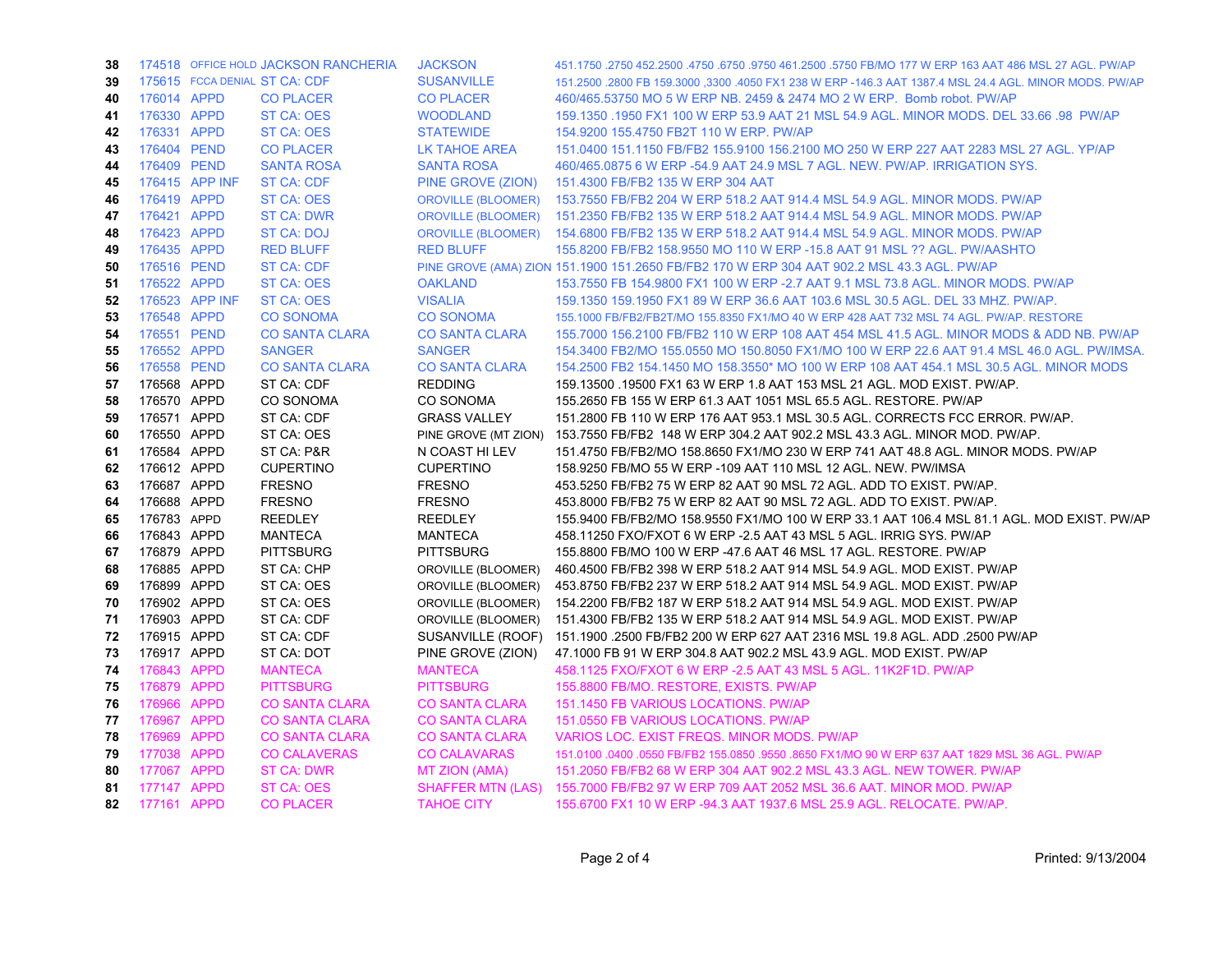| 83 | 177182 APPD | ST CA: CHP         | <b>SALINAS</b>         | 42.3400 .4600 FB 154.6800 .9200 .4600 FB 158 W ERP -315 AAT 18.4 MSL 30.5 AGL, RELOCATE, PW/AP      |
|----|-------------|--------------------|------------------------|-----------------------------------------------------------------------------------------------------|
| 84 | 177185 APPD | <b>CO PLACER</b>   | <b>TAHOE CITY</b>      | 453/458.4250 FB/FB2/FX1/MO -94.3 AAT 1937.6 MSL 25.9 AGL. RELOCATE, PW/AP.                          |
| 85 | 177186 APPD | <b>CO SONOMA</b>   |                        | MT BARHAM (S ROSA) 154.17500 FB 57 W ERP 325 AAT 487 MSL 65.5 AGL. MINOR MOD. PW/AP                 |
| 86 | 177221 APPD | ST CA: CHP         | MT ZION (AMA)          | 42.3400 .5600 FB 63 W ERP 304 AAT 902.2 MSL 43.3 AGL. NEW TOWER, PW/AP                              |
| 87 | 177237 APPD | ST CA: CDF         | <b>BLOOMER (BUT)</b>   | 151.2650 .3500 FB/FB2 135 W ERP 627 AAT 2316 MSL 19.8 AGL, PW/AP                                    |
| 88 | 177249 APPD | <b>MARYSVILLE</b>  | <b>MARYSVILLE</b>      | 458,8750 FX1 50 W ERP 6.1 M RULE, PW/AP                                                             |
| 89 | 177259 APPD | ST CA: CHP         | <b>BLOOMER (BUT)</b>   | 42.3400 .5000FB 50 W ERP 627 AAT 2316 MSL 19.8 AGL. PW/AP                                           |
| 90 | 177305 APPD | ST CA: CDF         | <b>SUGARLOAF (SHA)</b> | 151.1600 FB/FB2 100 W ERP 410 AAT 1201.5 MSL 10.7 AGL. NEW. PW/AP.                                  |
| 91 | 177310 APPD | <b>CO MONTEREY</b> | <b>SALINAS</b>         | 155,0850 FB/FB2/MO 153,9650 FX1/MO 50 W ERP -86.1 AAT 86.6 MSL 6.1 AGL, PW/AP                       |
| 92 | 177310 APPD | <b>CO MONTEREY</b> | <b>SALINAS</b>         | 155,0850 FB/FB2/MO 153,9650 FX1/MO 50 W ERP -86.1 AAT 86.6 MSL 6.1 AGL, PW/AP                       |
| 93 | 177315 APPD | <b>CO MONTEREY</b> | <b>CO MONTEREY</b>     | 151.1600 .3400 FB/MO 200 W ERP VARIOUS AAT, MSL, AGL. ADD STNS TO EXIST. PW/AP.                     |
| 94 | 177351 APPD | <b>CO PLACER</b>   | MT ROSE (WASHOE)       | 161.8250 .8500 FB/FB2 157.2250 .2500 MO 6 W ERP 1045 AAT 3100 MSL 16.5 AGL, YW/AP,                  |
| 95 | 177359 APPD | <b>CO PLACER</b>   | MT PLUTO (PLA)         | 161.8250 .8500 FB/FB2 157.2250 .2500 MO 17 W ERP 600.6 AAT 2622 MSL 36.9 AGL, YW/AP,                |
| 96 | 177463 PEND | CO SOLANO          | CO SOLANO              | 155.1600 FB/FB2 156.1500 .0900 FX1/MO 100 W ERP ?? AAT ?? MSL ?? AGL. PW/AP                         |
| 97 | 177514 APPD | ST CA: CHP         | ???                    | 42.1200 .3400 .4600 FB 458.2000 465.3750 FX1 100 W ERP ?? AAT ?? MSL ?? AGL. NEW. PW/AP.            |
| 98 | 177616 APPD | ST CA: CHP         |                        | LOMA PRIETA (SCLA) 42.3400 .5400 FB/FB2 100 W ERP 801 AAT 1152.2 MSL 47.2 AGL. NEW. PW/AP           |
| 99 | 177762 APPD | ST CA: CDF         |                        | COULTERVILLE (MARIP) 151.2650 FB/FB2 205 W ERP 331 AAT 868.7 MSL 30.5 AGL. ADD FREQ TO EXIST. PW/AP |
|    |             |                    |                        |                                                                                                     |

## **470-512 MHz POOL**

**100** nov 02 app pe

## **800 MHz PUBLIC SAFETY (GP, YP, GF, YF)**

| 101 |             | sept 03 app pend | st ca:dmh                 | coalinga                  | 3 of following: 855,856,857,859,860.4625 GP channels. 112 w erp @ 135°/3° down, 574' msl ? Aat ? Agl |
|-----|-------------|------------------|---------------------------|---------------------------|------------------------------------------------------------------------------------------------------|
| 102 |             | mar 04 app pend  | co contra costa           | pittsburg                 | 868.41250 fb/fb2 170 w erp 133.5 aat 221 msl 10 agl. Adds to existing sys. Gf/ap                     |
| 103 |             | 156156 APP INF   | <b>CHABOT-LOS POSADAS</b> | <b>HAYWARD</b>            | 858.96250 FB2/MO 65 W ERP ?? AAT 12.1 MSL 10.5 AGL. NEW GP/AP.                                       |
| 104 | 169880 WDRN |                  | ST NV: DOT                | <b>OLYMPIC VALLEY</b>     | 856.23750 856.96250 857.96250 FB2C 55 W ERP 325 AAT 2499 MSL 18 AGL, YP/AASHTO.                      |
| 105 | 176171      | <b>APPD</b>      | <b>ST CA: DOT</b>         | <b>HOUGH MTN</b>          | 859.76250 FB/FB2/FX1 35 W ERP 842 AAT 2204.3 MSL 18.3 AGL, NEW, GP/AP.                               |
| 106 |             | 176408 APP INF   | ST CA: P&R                | PINE GROVE (ZION)         | 856.7375 858.7625 FB/FB2/FX1/MO 184 W ERP 282.9 AAT 902 MSL 43.3 AGL, ADD 2N CHNL MINOR MODS, GP/AP  |
| 107 | 176906 APPD |                  | CO SANTA CLARA            | SAN JOSE                  | 856/857.43750 FB/FX1 200 W ERP -53 AAT 18.3 MSL 30.5 AGL. STN ADD CORRECTION-NO OTHER MODS. GP.      |
| 108 | 176921      | APPD             | ST CA: DOT                | PINE GROVE (ZION)         | 859.9375 FB/FB2 216 W ERP 304.8 AAT 902.2 MSL 43.9 AGL. MOD EXIST. GP/AP                             |
| 109 | 176924 APPD |                  | ST CA: DOT                | OAKHURST (DEADWOOD)       | 857/859.7875 FB/FB2/FX1 80 W ERP 575 AAT 1383.8 MSL 30.5 AGL, MOD EXIST, GP/AP                       |
| 110 | 177060      | <b>APPD</b>      | ST CA: DOT                | <b>BLUE RIDGE (TUL)</b>   | 857 73750 FB/FB2 35 W ERP 811 AAT 1745 MSL 24.4 AGL, MINOR MODS, GP/AP                               |
| 111 | 177218 APPD |                  | ST CA: P & R              | <b>BLOOMER (BUT)</b>      | 857,93750 FB/FB2 77 W ERP 513 AAT 914.4 MSL 54.9 AGL, RELOCATE TO NEW TWR ADJACENT, GP               |
| 112 | 177224 APPD |                  | ST CA: DOT                | <b>SHAFFER</b>            | 856.98750 FB/FB2 73 W ERP 708 AAT 2052.8 MSL 36.6 AGL. RELOCATE TO NEW TWR ADJACENT. GP              |
| 113 | 177314 APPD |                  | <b>ST CA: DOT</b>         | <b>BLOOMER (BUT)</b>      | 859.98750 FB/FB2 73 W ERP 513 AAT 914.4 MSL 54.9 AGL. RELOCATE TO NEW TWR ADJACENT. GP               |
| 114 | 177316 APPD |                  | CO CONTRA COSTA           | CO CONTRA COSTA           | 867.86250.86750.868.8750 FB/FB2. ADD LOCATIONS. GF/AP                                                |
| 115 | 177317      | <b>APPD</b>      | ST CA: DC                 | <b>BLOOMER (BUT)</b>      | 866.53750 FB/FB2 73 W ERP 513 AAT 914.4 MSL 54.9 AGL. RELOCATE TO NEW TWR ADJACENT. GF               |
| 116 | 177319 APPD |                  | ST CA: DC                 | <b>SHAFFER</b>            | 866.53750 FB/FB2 73 W ERP 708 AAT 2052.8 MSL 36.6 AGL. RELOCATE TO NEW TWR ADJACENT. GF              |
| 117 | 177362      | <b>APPD</b>      | ST CA: DOT                | <b>MEADOW LAKES (FRS)</b> | 856,98750 FB/FB2 70 W ERP 557 AAT 1365.5 MSL 22.9 AGL, MINOR MODS, GP/AP                             |
| 118 | 177364      | <b>APPD</b>      | ST CA: DOT                | <b>CONVERSE MTN (FRS)</b> | 857.73750 FB/FB2 50 W ERP 659 AAT 2209 MSL 14.3 AGL. MINOR MODS, GP/AP                               |
| 119 | 177379      | <b>APPD</b>      | <b>ST CA: DOT</b>         | <b>MUSIK MTN (FRS)</b>    | 857,98750 FB/FB2 80 W ERP 553 AAT 2074 MSL 24.4 AGL, MINOR MODS, GP/AP                               |
| 120 | 177550 APPD |                  | <b>ST CA: DOT</b>         | <b>SO LAKE TAHOE</b>      | 858,98750 859,73750 38 W ERP -162 AAT 1900 MSL 9.1 AGL, NEW, GP/AP                                   |

bay area (coord chnl) ???.???? Fb/fb2/fx1/mo ?? W erp ?? Aat ??msl ??agl. Bay inter-agency intercom.